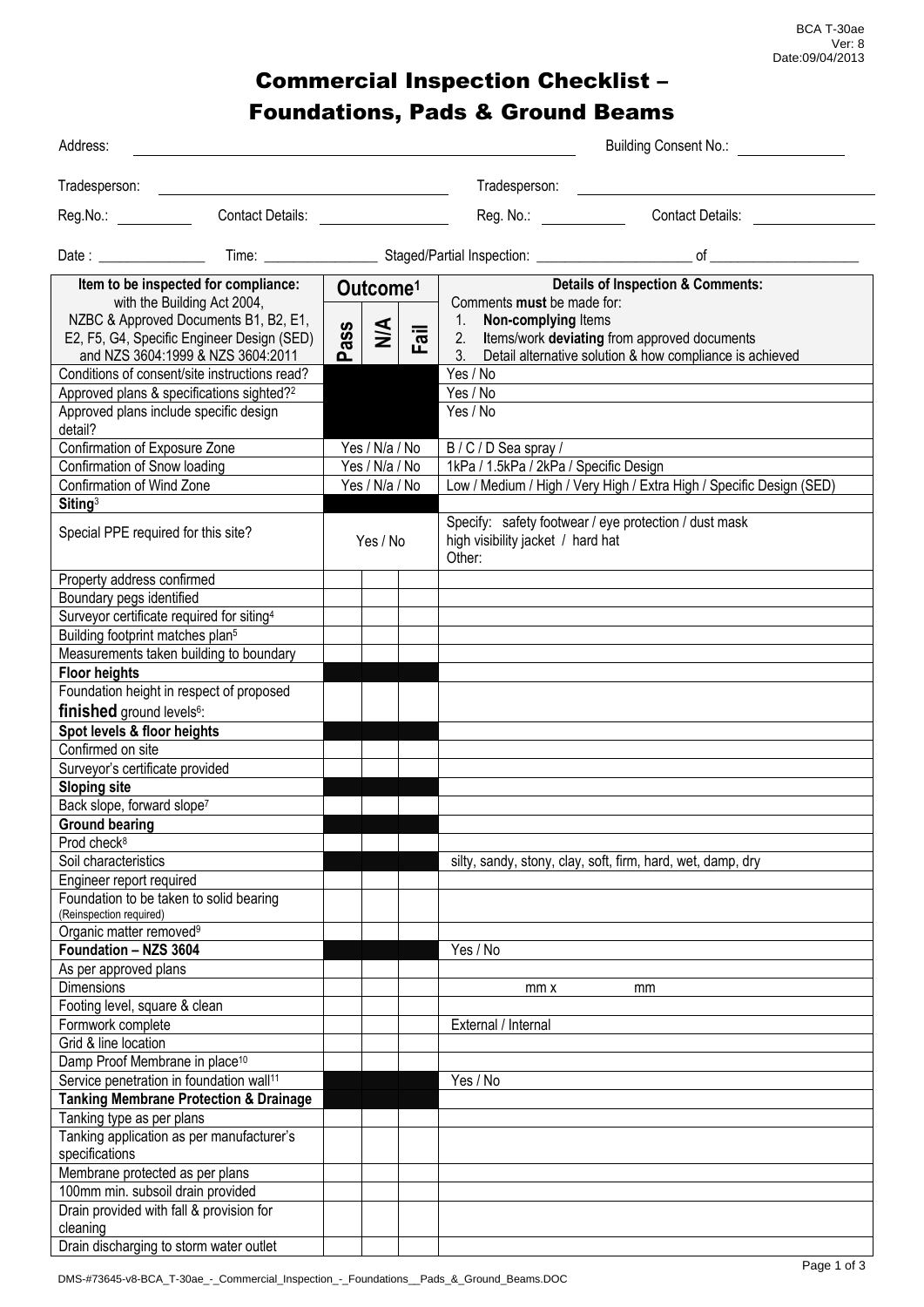## Commercial Inspection Checklist – Foundations, Pads & Ground Beams

| Item to be inspected for compliance:               | Outcome <sup>1</sup> |               |      | <b>Details of Inspection &amp; Comments:</b>                               |
|----------------------------------------------------|----------------------|---------------|------|----------------------------------------------------------------------------|
| with the Building Act 2004,                        |                      |               |      | Comments must be made for:                                                 |
| NZBC & Approved Documents B1, B2, E1,              | ass                  | $\frac{4}{2}$ |      | Non-complying Items<br>1.                                                  |
| E2, F5, G4, Specific Engineer Design (SED)         |                      |               | Fail | 2.<br>Items/work deviating from approved documents                         |
| and NZS 3604:1999 & NZS 3604:2011                  | ൨                    |               |      | 3 <sub>1</sub><br>Detail alternative solution & how compliance is achieved |
| Geotextile filter fabric laid                      |                      |               |      |                                                                            |
| Pads                                               |                      |               |      |                                                                            |
| Set out as per plan - dimensions                   |                      |               |      | mm x<br>mm x<br>mm                                                         |
| <b>Ground Beams</b>                                |                      |               |      |                                                                            |
| <b>Grid Line Number</b>                            |                      |               |      |                                                                            |
| Set out as per plan -dimensions                    |                      |               |      | mm x<br>mm                                                                 |
| Steel/Reinforcing: Specify                         |                      |               |      | deformed steel/round steel, high tensile/mild steel/mesh                   |
| Horizontal bar size                                |                      |               |      | Size:                                                                      |
| Vertical bar size                                  |                      |               |      | Size:                                                                      |
| Stirrup spacing                                    |                      |               |      | Size:                                                                      |
| Starter bar size & spacing                         |                      |               |      | Size:                                                                      |
| <b>Ground Beams</b>                                |                      |               |      |                                                                            |
| <b>Grid Line Number</b>                            |                      |               |      |                                                                            |
| Set out as per plan -dimensions                    |                      |               |      | mm x<br>mm                                                                 |
| Steel/Reinforcing: Specify                         |                      |               |      | deformed steel/round steel, high tensile/mild steel/mesh                   |
| Horizontal bar size                                |                      |               |      | Size:                                                                      |
| Vertical bar size                                  |                      |               |      | Size:                                                                      |
| Stirrup spacing                                    |                      |               |      | Size:                                                                      |
| Starter bar size & spacing                         |                      |               |      | Size:                                                                      |
| <b>Ground Beams</b>                                |                      |               |      |                                                                            |
| <b>Grid Line Number</b>                            |                      |               |      |                                                                            |
| Set out as per plan -dimensions                    |                      |               |      | mm x<br>mm                                                                 |
| Steel/Reinforcing: Specify                         |                      |               |      | deformed steel/round steel, high tensile/mild steel/mesh                   |
| Horizontal bar size                                |                      |               |      | Size:                                                                      |
| Vertical bar size                                  |                      |               |      | Size:                                                                      |
| Stirrup spacing                                    |                      |               |      | Size:                                                                      |
| Starter bar size & spacing                         |                      |               |      | Size:                                                                      |
| Post Footings <sup>12</sup>                        |                      |               |      |                                                                            |
| Set out as per plan - dimensions                   |                      |               |      | mm x<br>mm x<br>mm                                                         |
| Set out as per plan - dimensions                   |                      |               |      | mm x<br>mm x<br>mm                                                         |
| Steel/Reinforcing: Specify                         |                      |               |      | deformed steel/round steel, high tensile/mild steel/mesh                   |
| Horizontal bar size                                |                      |               |      | Size:                                                                      |
|                                                    |                      |               |      |                                                                            |
| Vertical bar size                                  |                      |               |      | Size:                                                                      |
| Stirrup spacing                                    |                      |               |      | Size:                                                                      |
| Starter bar size & spacing                         |                      |               |      | Size:                                                                      |
| Reinforcing lapped & tied <sup>13</sup>            |                      |               |      |                                                                            |
| Reinforcing clean & supported                      |                      |               |      |                                                                            |
| Reinforcing cover correct <sup>14</sup>            |                      |               |      |                                                                            |
| Confirm engr inspection and approval <sup>15</sup> |                      |               |      |                                                                            |
| Is PS4 to be provided?                             |                      | Yes / No      |      |                                                                            |
| Concrete specified on plans                        |                      |               |      | MpA                                                                        |
| Notes <sup>16</sup> :                              |                      |               |      |                                                                            |
|                                                    |                      |               |      |                                                                            |
|                                                    |                      |               |      |                                                                            |
|                                                    |                      |               |      |                                                                            |
|                                                    |                      |               |      |                                                                            |
|                                                    |                      |               |      |                                                                            |
|                                                    |                      |               |      |                                                                            |
|                                                    |                      |               |      |                                                                            |
|                                                    |                      |               |      |                                                                            |
|                                                    |                      |               |      |                                                                            |
|                                                    |                      |               |      |                                                                            |
|                                                    |                      |               |      |                                                                            |